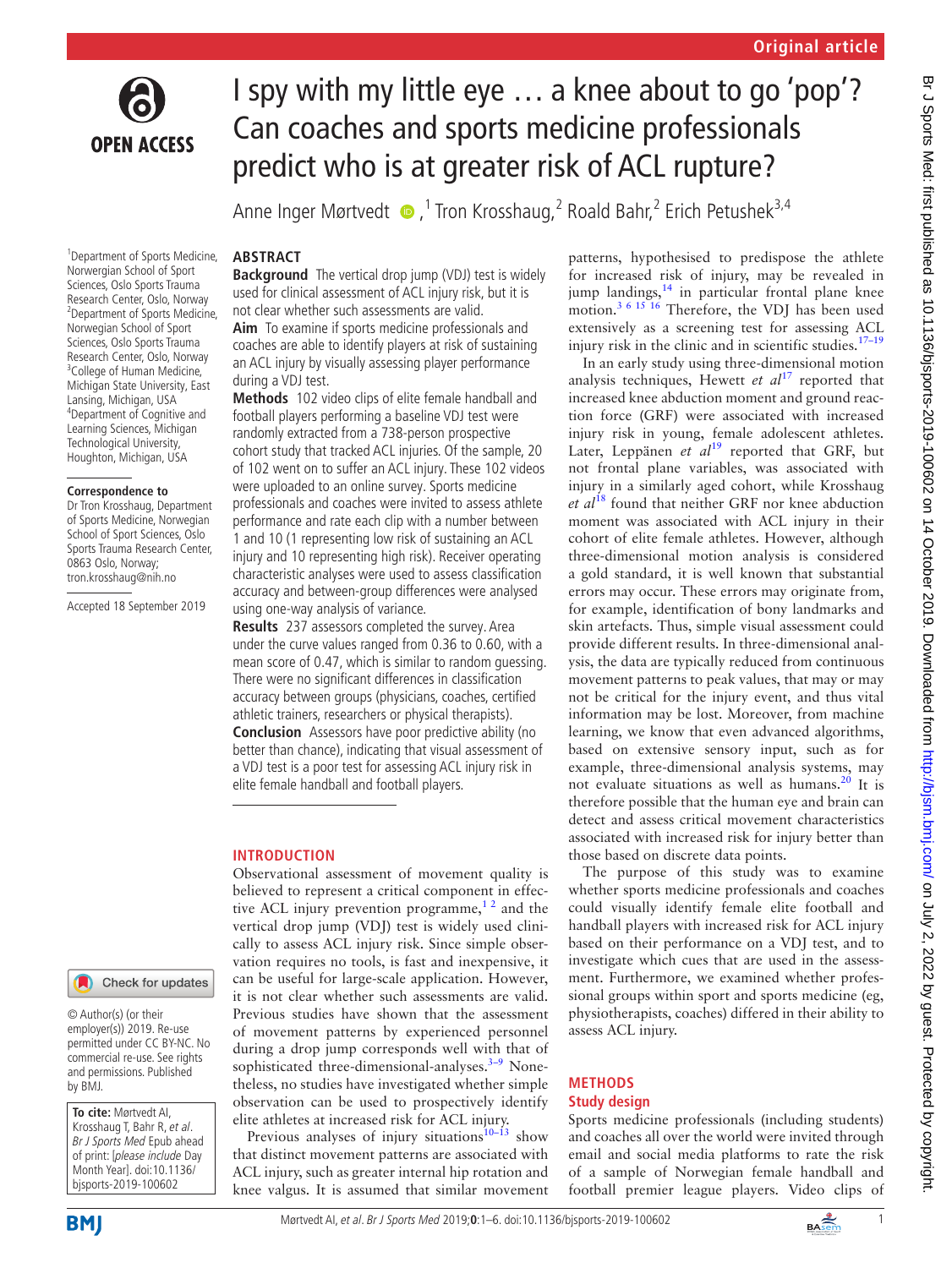102 players, including 20 players who sustained an ACL injury during the study period (subsequent to the video recording) were made available online, allowing anyone with access to the link to participate anonymously. The face of the athletes was blurred to protect their anonymity. The current study did not involve patients.

The videos and injury information had been collected previously, through the Oslo Sports Trauma Research Center ACL risk factor study, where all teams in the Norwegian female handball and football premier league were invited to a preseason baseline screening including videotaping of three valid VDJs.<sup>18 21 22</sup> The VDJ tests were recorded from a frontal plane view only.

# **Data material**

We used video material from 2009 to 2013 as the video quality was uniform (the picture quality was poorer in the previous years). Seven hundred and thirty-eight female players were tested between 2009 and 2013 (474 football players, 264 handball players). Seventy-three of these players were excluded due to previous ACL injury. Among the remaining 665 players, we recorded 31 new injuries during the study period. From these, we excluded one direct contact injury. This left us with 633 uninjured and 30 injured players available for randomisation.

We decided in advance to limit the number of video clips to approximately 100, to prevent drop-out by assessors. The ACL injury prevalence in this cohort is approximately  $10\%,^{23}$  hence, 10 injury cases and 90 non-injury cases would represent the natural ratio between injured and non-injured. However, we decided to include a random sample of 20 injury cases in order to ensure sufficient power for the signal detection analysis. Thus, the number of uninjured players was reduced from 90 to 82, resulting in a total sample of 102 players. To ensure validity, a sensitivity analysis was conducted to explore how manipulating the injury ratio influenced statistical outcomes.

The 20 players ( $n=16$  football,  $n=4$  handball) who sustained an ACL injury during the follow-up period were  $20 \pm 3$  years, weighed 66±16kg and measured 170±38cm. The 82 uninjured players (age 21±4years, weight 63±14kg, height 169±37cm; 51 football; 31 handball) were randomly selected from the sample of non-injured players.

Players signed a written consent form before inclusion and the Regional Committee for Medical Research Ethics, the South Eastern Norway Regional Health Authority and the Norwegian Social Science Data Services approved the study. All complete ACL injuries among the tested players were recorded throughout March 2014. Moreover, all injuries were verified by MRI and/ or arthroscopy.

# **Recruitment of assessors**

Recruitment of assessors took place in the period between 22 March and 27 April 2017. Invitations were sent through email with a direct link to the online survey. Email addresses were collected through email lists from different academies, conferences, universities, workplaces, courses and so on. The survey link was also distributed on the social media platforms Facebook and Twitter. Colleagues worldwide helped recruit assessors. We aimed to invite various groups within sport and sports medicine, including coaches, strength and conditioning coaches, athletic trainers, physicians, physiotherapists and researchers both nationally and internationally. Participants identified their profession in the questionnaire. No incentives for participation were given.

# **Online survey**

The videos were embedded within Qualtrics (2017 Qualtrics LCC) in March 2017. Instructions on how to conduct the survey, followed by one test clip, were given initially. The assessors subsequently watched each clip following a 3-2-1 countdown. One clip lasted for two to three seconds (excluding the countdown), and the assessors could watch each clip as many times as needed. Assessors were asked to rate the clip with a number between 1 and 10, where 1 represented very low risk and 10 represented very high risk [\(figure](#page-1-0) 1). The assessors were not given any specific cues in advance. After completing all video assessments, they were asked to report what they based their assessment on, in a free text field before rating the importance of different predefined cues with a number between 1 and 10. Moreover, they were asked to rate their confidence level for the risk rating assessment with a number between 1 and 10. Finally, we recorded gender, age, region, current occupation, education level, work experience level, if they were working with athletes and within which sport and whether or not they had assessed the VDJ test before.

# **Statistical analysis**

Receiver operating characteristic (ROC) curves and subsequent areas under the curve (AUC) with 95% CIs were calculated to describe the diagnostic ability of each assessor to identify players with increased ACL injury risk. We report the AUC as the mean with 95% CI for each of the occupational groups. For missing data in the risk rating assessment, the mean value for the clip was inserted. The level of accuracy was classified as outstanding (AUC 0.9–1), excellent (AUC 0.8–0.9), acceptable (AUC 0.7–0.8), poor (AUC 0.6–0.7) or no discrimination (AUC 0.5–0.6).<sup>[24](#page-5-4)</sup> Differences between groups were analysed using one-way analysis of variance with Bonferroni post hoc corrections.

In addition to ROC analyses, we used independent sample t-tests to compare aggregate ratings for the injured/non-injured athletes. This 'wisdom of crowds' type of analysis combined the ratings of multiple assessors to determine whether the collective may be more accurate than individual assessment. Finally, and due to the large sample size, latent variable modelling techniques were used to assess inter-rater reliability. $25$  The significance level was set to p<0.05. Effect sizes are presented by Cohen's d. When participants completed fewer than 95% of the cases we did not process their survey (approximately 1500 responses).



<span id="page-1-0"></span>**Figure 1** Screen shot of a risk rating assessment in the survey.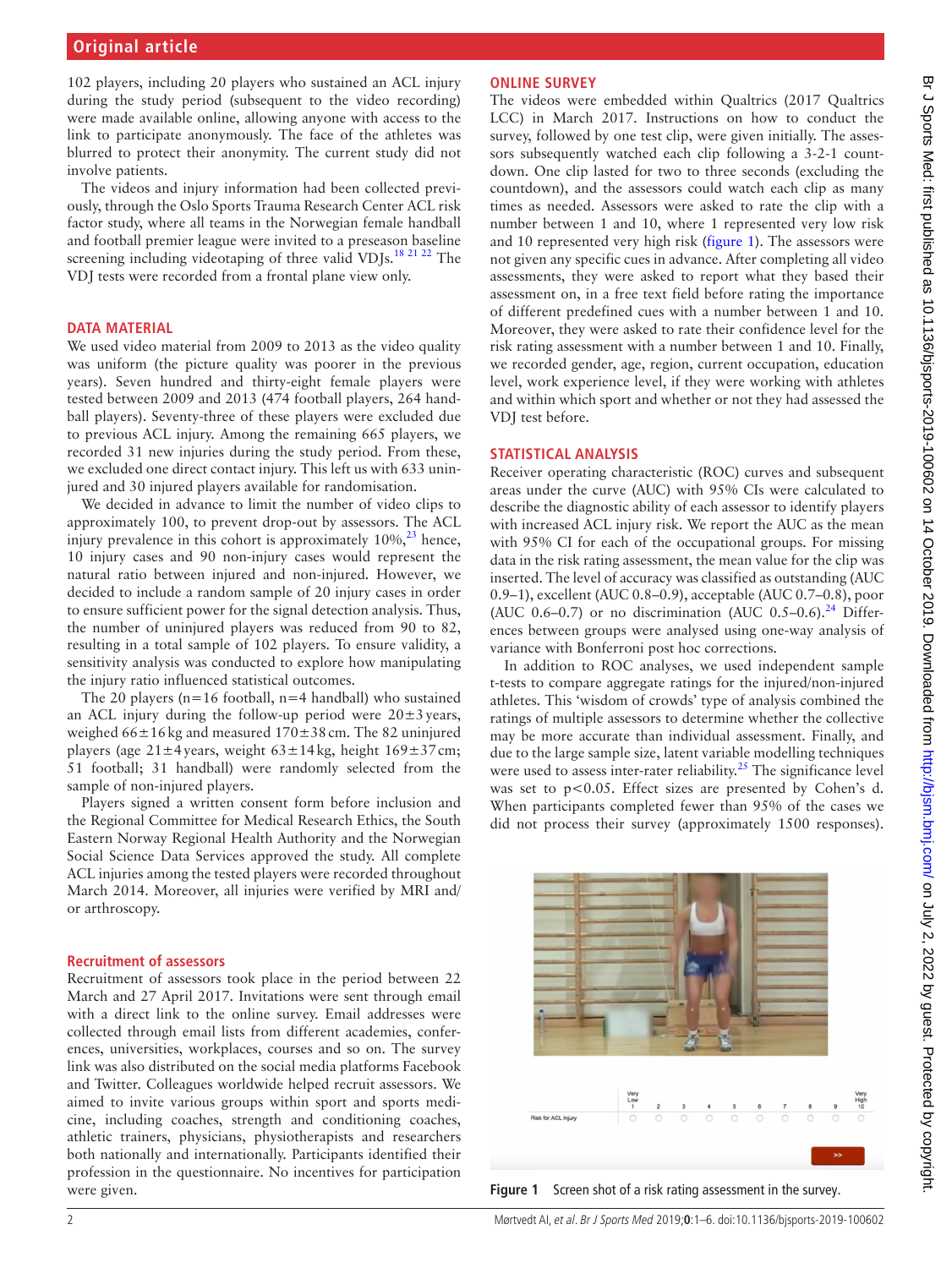# <span id="page-2-0"></span>**Table 1** Demographic data

|                                |                | Gender<br>$(n=236)$ |                | Age<br>$(n=237)$    | Working with athletes (%)<br>$(n=233)$ |                            |                             | Years of experience in current occupation (%)<br>$(n=236)$ |             |         | <b>Assessed VDJ</b><br>test before (%)<br>$(n=237)$ |              |              |     |     |
|--------------------------------|----------------|---------------------|----------------|---------------------|----------------------------------------|----------------------------|-----------------------------|------------------------------------------------------------|-------------|---------|-----------------------------------------------------|--------------|--------------|-----|-----|
| Occupation                     | $n = 237$      | Male                | Female         | <b>Mean</b><br>(SD) | Yes                                    | Within the<br>last 5 years | Within the<br>last 10 years | No                                                         | $0 - 2$     | $3 - 5$ | $5 - 8$                                             | $8 - 12$     | $12+$        | Yes | No  |
| Physician*                     | 20             | 13                  |                | 43.8 (11.9)         | 65                                     | 5                          | $\mathbf{0}$                | 10                                                         | 10          | 25      | 10 <sup>°</sup>                                     | 10           | 45           | 25  | 75  |
| Certified athletic trainer     | 15             | 11                  | 4              | 40.2(8.3)           | 87                                     | 13                         | $\mathbf 0$                 | $\mathbf 0$                                                | $\mathbf 0$ | 20      | 0                                                   | 27           | 47           | 53  | 47  |
| Coach                          | 20             | 14                  | 6              | 40.8(11.4)          | 85                                     | $\mathbf{0}$               | 5                           | 10                                                         | 5           | 25      | 30 <sup>°</sup>                                     | 10           | 30           | 45  | 55  |
| Strength/conditioning<br>coach | 12             | 10                  | 2              | 31.5(8.0)           | 10                                     | $\overline{2}$             | 0                           | $\mathbf 0$                                                | 8           | 33      | 33                                                  | 17           | 8            | 75  | 25  |
| Physical therapist†            | 110            | 71                  | 38             | 35.3(9.8)           | 76                                     | 11                         |                             | 12                                                         | 11          | 27      | 22                                                  | 14           | 26           | 66  | 34  |
| Researcher‡                    | 34             | 24                  | 10             | 38.0 (10.7)         | 47                                     | 41                         | 6                           | 6                                                          | 18          | 12      | 21                                                  | 15           | 35           | 53  | 47  |
| Student                        | 19             | 11                  | 8              | 25.4(4.3)           | 47                                     | 37                         | 5                           | 11                                                         | 63          | 21      | 16                                                  | $\mathbf{0}$ | $\mathbf{0}$ | 21  | 79  |
| Other                          | $\overline{ }$ | 5                   | $\overline{2}$ | 33.9 (9.9)          | 86                                     | 0                          | 0                           | 14                                                         | 29          | 14      | 14                                                  | 29           | 14           | 71  | 29  |
| <b>Total</b>                   | 237            | 159                 | 77             | 36.2                | 168                                    | 38                         | 5                           | 22                                                         | 36          | 56      | 47                                                  | 32           | 66           | 131 | 106 |

\*Working within general practice (n=4), sports medicine (n=12) and orthopaedics (n=4).

†Working in private clinic (n=72), hospital inpatient/outpatient (n=16), municipality physiotherapist (n=5), rehabilitation clinic (n=15).

‡Working with ACL-related research: n=14.

VDJ, vertical drop jump.

Where assessors reported being both a physical therapist and a researcher  $(n=2)$ , they were counted as being a physical therapist for our analysis.

### **Results**

 $1.0$ 

 $0.9$ 

 $0.8$ 

 $0.7$ 

 $0.6$ 

 $0.5$ 

 $0.4$ True I  $0.3$ 

 $0.2$ 

 $0.1$ 

 $0.0$ 

 $0.0$ 

 $0.1$ 

 $0.2$ 

 $0.3$ 

Positive Rate (Sensitivity)

#### **Assessor characteristics**

The survey was open from 22 March to 1 May. Over 1700 people opened the survey using the distributed link, but the majority did not complete it. Two hundred and thirty-seven assessors (32.5% women and 67.5% men, mean age 36±11years) completed the online survey. About one half of the assessors were physiotherapists ( $n=110$ , 46%). Seventy-one per cent of the assessors reported that they currently were working with athletes, and 55% of the assessors reported that they have assessed performance of the VDJ test before ([table](#page-2-0) 1).



Receiver operating curves are presented in [figure](#page-2-1) 2. In 12 video clips, one score out of 237 was missing. Individual AUC values ranged from 0.36 to 0.60. Average AUC for each group ranged from 0.45 to 0.47 ([table](#page-3-0) 2). There were no significant differences between groups ( $p=0.67$ ). The mean rating score of the injured players was  $4.5/10$  ( $\pm$ 1.7SD) whereas the mean score of the non-injured players was  $4.8/10$  ( $\pm$ 1.7SD) (p=0.52, d=0.16).

Sensitivity analysis of ROC curves calculated with adjusted ratio of injured and non-injured players showed no different results than the original ROC curve analysis (mean 0.43, 95% CI 0.40 to 0.47). The subanalysis of the crowd sourced data did not give any different results ([table](#page-3-1) 3). Latent variable modelling showed high inter-rater reliability  $(r=0.75)$  between assessors when rating injury risk ([figure](#page-3-2) 3). The assessors reported an overall confidence score of 6.0  $(\pm 1.9$  SD) out of 10 for performing this injury risk assessment.

## **Use of cues**

Inward/outward knee motion, knee position in landing and landing symmetry were the three cues the assessors most frequently reported that they used for injury risk assessment. These cues were used by 99.2%, 99.6% and 98.7% of the assessors, respectively. Assessors also rated the importance of these factors when assessing ACL injury risk giving inward/outward knee motion a score of 8.8 (95% CI 8.7 to 9.0), knee position in landing 9.0 (95% CI 8.8 to 9.1) and landing symmetry 8.1 (95% CI 7.9 to 8.3) on a scale ranging from 1 to 10 (see [figure](#page-3-3) 4). Jump alignment and landing stiffness were also factors the assessors frequently reported that they used in the assessment, 96.6% and 95.8% respectively.

# **Discussion**

This study revealed that observational assessment of the VDJ test cannot be used to assess ACL injury risk in this population of elite female handball and football players. The results from ROC curve analysis showed that AUC values ranged from 0.36 to 0.60, meaning that the individual risk rating ability generally was no better than tossing a coin. No differences were identified between groups with different occupational backgrounds. Inward/outward knee motion, knee position in landing and landing symmetry were all cues used by nearly 100% of the

<span id="page-2-1"></span>

 $0.4$ 

 $0.5$ 

 $0.6$ 

 $0.7$ 

 $0.8$ 

 $0.9$ 

1.0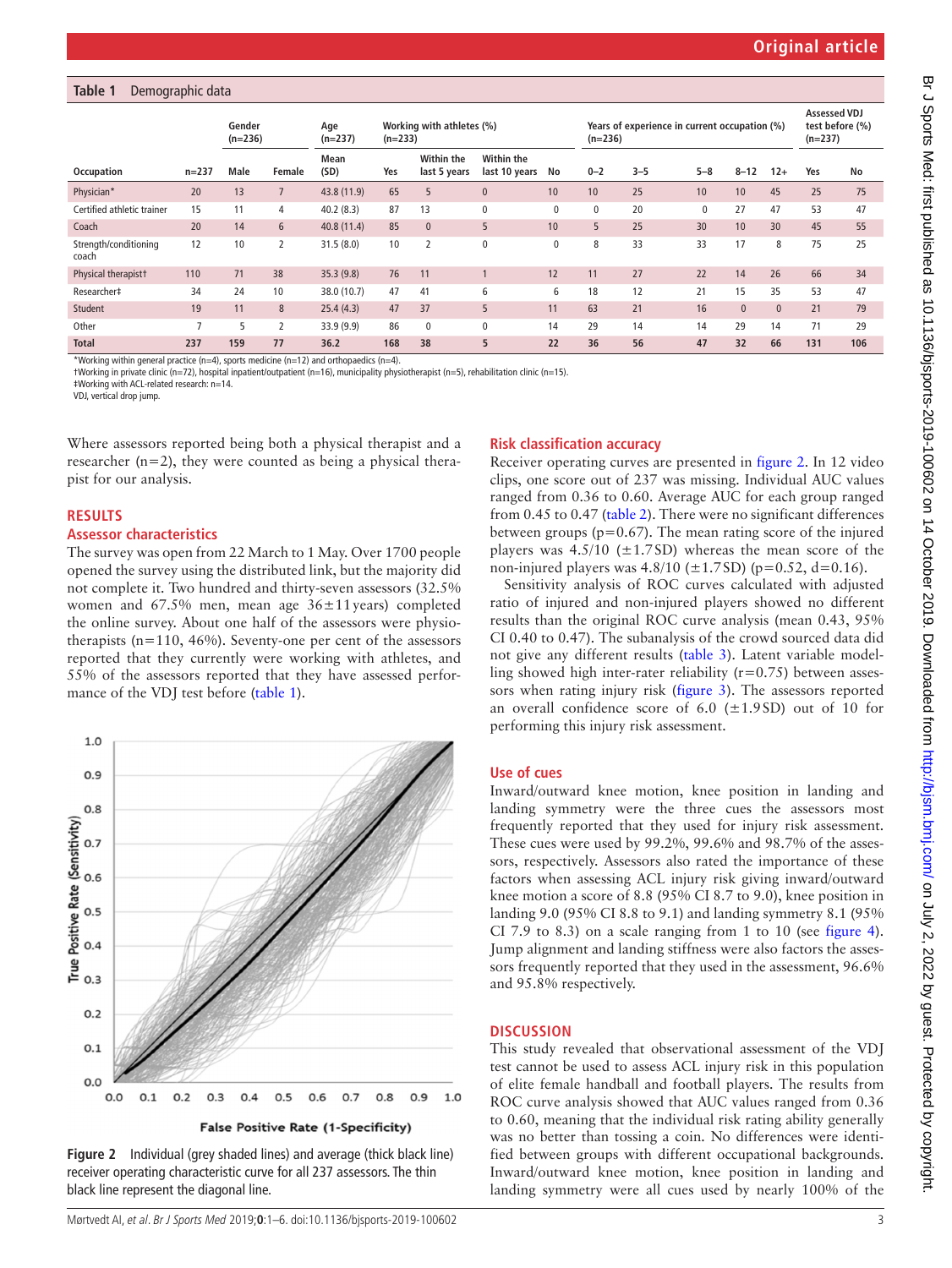<span id="page-3-0"></span>

| 95% CL | <b>Table 2</b> Mean area under the curve values for each occupation with |  |  |
|--------|--------------------------------------------------------------------------|--|--|
|        |                                                                          |  |  |

| <b>Occupation</b>               | N   | Mean | 95% CI           |
|---------------------------------|-----|------|------------------|
| Physician                       | 20  | 0.47 | 0.44 to 0.49     |
| Certified athletic trainer      | 15  | 0.45 | 0.43 to 0.47     |
| Coach                           | 20  | 0.46 | 0.44 to 0.48     |
| Strength and conditioning coach | 12  | 0.45 | 0.43 to 0.48     |
| Physical therapist              | 110 | 0.47 | 0.46 to 0.48     |
| Researcher                      | 34  | 0.47 | 0.46 to 0.49     |
| Student                         | 19  | 0.47 | 0.45 to 0.49     |
| Other                           | 7   | 0.46 | $0.43$ to $0.50$ |
| Average                         | 237 | 0.47 | 0.46 to 0.47     |

assessors and rated as cues with high importance (over 8/10) for assessing ACL injury risk.

Despite of the possibility to assess all thinkable movement characteristics, this study indicates that visual assessment of the VDJ performance is no better than three-dimensional motion analyses for identifying players at risk of ACL injury. However, although a vast number of motion and person characteristics were reported to be assessed [\(figure](#page-3-2) 3), it seems that the main focus of the assessors was similar to that of previous two-dimensional video-based analyses.<sup>17–19</sup> <sup>26</sup> The assessors reported that they focused predominantly on frontal plane knee motion (knee placement in landing and inward/outward knee motion) in their assessment and considered it to be an important factor (9/10) for assessing ACL injury risk. High inter-rater reliability between assessors indicates that individuals were utilising similar cues, but that these cues do not provide useful information for assessing injury risk.

A critical question is therefore whether the VDJ test is challenging enough for these elite players to detect factors that potentially are associated with increased ACL injury risk. The test does not include changes in direction, which is commonly seen in the moment of injury. Moreover, the load is more or less equally distributed to both legs during landing in a VDJ test. In contrast, ACL injuries typically occur in side step cutting or one-legged landings.<sup>10 12 27</sup> Moreover, the test is preplanned, meaning that players do not have to react and make sudden decisions based on outer interference, in contrast to a game play situation.

Targeting movement patterns is an important part of effective preventative exercise programme that will reduce the risk of sustaining an ACL injury,<sup>2 28</sup> 29 and to date there is strong evidence indicating that we should keep encouraging athletes to engage in preventative exercise programme providing feedback on knee alignment, soft landings, even if prediction of future injury with sufficient level of accuracy seems unlikely.<sup>30</sup> Although the VDJ test may provide information about movement patterns

<span id="page-3-1"></span>

| Table 3                                          | Subanalysis for the crowd sourced data |                |     |                       |     |                             |      |                   |  |  |  |
|--------------------------------------------------|----------------------------------------|----------------|-----|-----------------------|-----|-----------------------------|------|-------------------|--|--|--|
|                                                  |                                        | Injured rating |     | Non-injured<br>rating |     | <b>Number</b><br>of injured |      |                   |  |  |  |
| Group                                            | n                                      | Mean           | SD  | Mean                  | SD  | correctly<br>classified     |      | P value Cohen's d |  |  |  |
| Physical<br>therapists                           | 110                                    | 4.3            | 1.6 | 4.5                   | 1.7 | 1 out of 20                 | 0.58 | 0.15              |  |  |  |
| High ACL-IQ<br>(1SD above<br>$mean$ <sup>*</sup> | 29                                     | 4.7            | 2.1 | 5.0                   | 2.1 | 2 out of 20                 | 0.48 | 0.18              |  |  |  |
| Entire sample                                    | 237                                    | 4.5            | 1.7 | 4.8                   | 1.7 | 1 out of 20                 | 0.52 | 0.16              |  |  |  |

See Petushek<sup>4</sup> for psychometric characteristics of this tool.

\*ACL Injury Risk Estimation Quiz (ACL-IQ) is a five-item video-based skill assessment to evaluate the ability of individuals to visually estimate risk for ACL injury using the drop vertical jump exercise.



<span id="page-3-2"></span>**Figure 3** Mean individual athlete risk rating across all raters. Error bars indicate SD. Injured players are marked in bold black.

and modifiable risk factors in some groups of athletes, $17 19$  the current study reinforces that frontal plane assessment of the VDJ test does not provide useful information to predict ACL injury in this cohort of female elite football and handball players.

Interestingly, despite the low accuracy, the assessors generally reported moderate to high levels of confidence in their risk rating assignment (mean  $6.0 \pm 1.9$  on a scale from 1 to 10 with 10 being high confidence). This indicates poor judgement calibration and adds data to support the unskilled and unaware phenomena,<sup>[31](#page-5-7)</sup> indicating that people tend to overestimate their abilities and lack the ability to evaluate how well they are performing. Based on our results it is important to acknowledge that individuals should not be confident when screening ACL injury risk through visual assessment of the VDJ test in this population.

The present study has limitations that should be taken into consideration when interpreting these results. First, the assessors

<span id="page-3-3"></span>

Br J Sports Med: first published as 10.1136/bjsports-2019-100602 on 14 October 2019. Downloaded from http://bjsm.bmj.com/ on July 2, 2022 by guest. Protected by copyright Br J Sports Med: first published as 10.1136/bjsports-2019-100602 on 14 October 2019. Downloaded from <http://bjsm.bmj.com/> an July 2, 2022 by guest. Protected by copyright.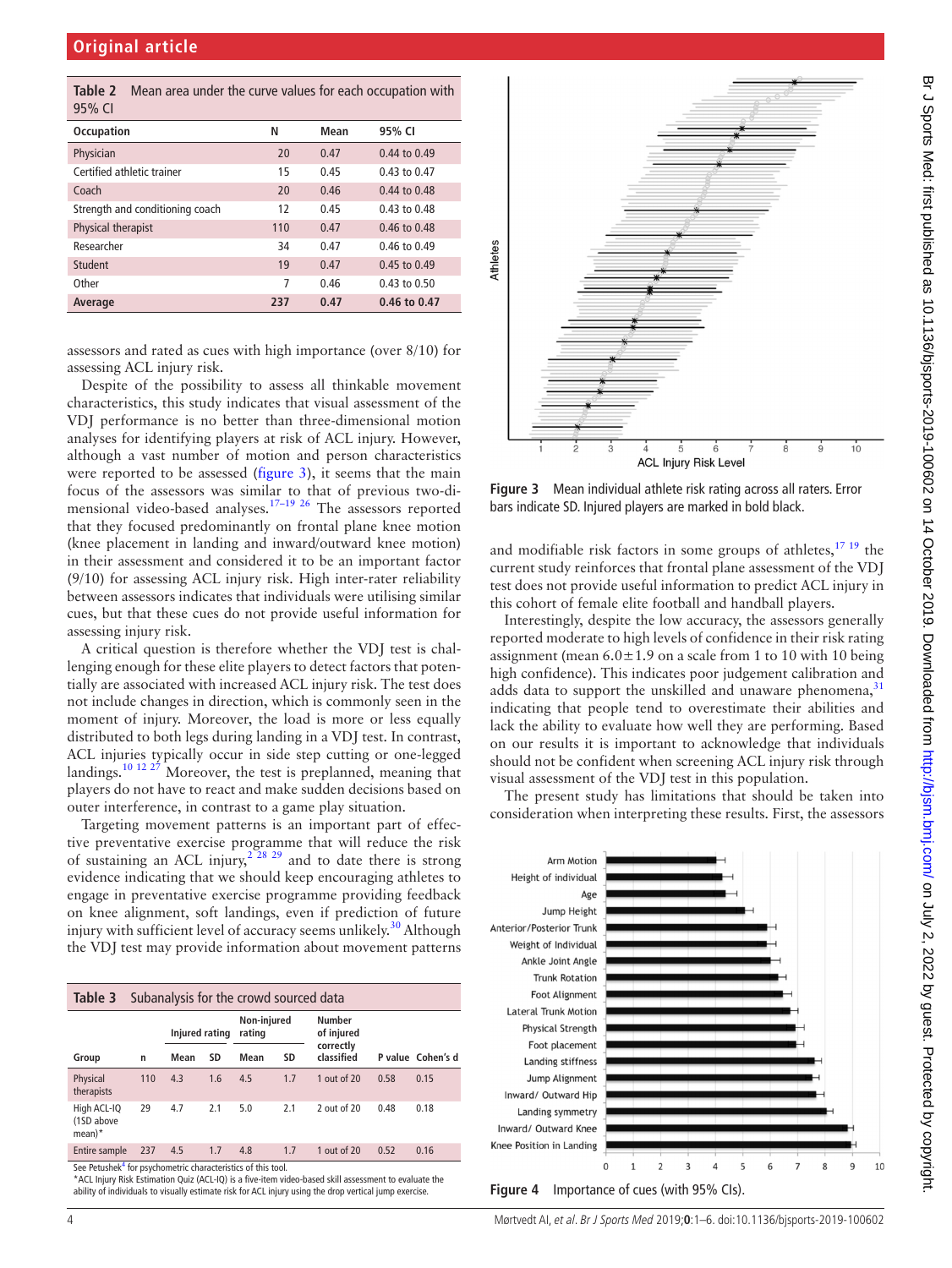only assessed the player's movements from a frontal plane view. Less knee flexion<sup>10 11 16 19 32-35</sup> during landing has been suggested to be associated with increased ACL injury risk, although not in all studies. $18$  This factor might have been easier to assess from a sagittal plane view. Nevertheless, landing stiffness can still be evaluated from a frontal plane view-based on landing depth.

Second, the picture quality and zoom factor differed slightly between the different test sessions. This may have prevented assessment of fine details in the movement patterns. However, it seems unlikely that assessment of the cues given in [figure](#page-3-3) 4 would change significantly with higher image quality. Importantly, the assessors were given the opportunity to watch the clips as many times as they wanted, allowing an in-depth assessment.

Third, despite the limitations of three-dimensional motion analysis, visual inspection of joint kinematics in complex tasks has proven to be even less accurate.<sup>[36](#page-5-8)</sup> However, for the pure frontal plane assessment of a VDJ, the problem of for example, soft tissue artefacts is less of a problem in visual assessment. Moreover, a previous study<sup>[3](#page-4-1)</sup> reported good agreement between subjective assessments and three-dimensional motion-based measurements of frontal plane knee control.

Finally, it is possible that some of the players in the non-injury group would sustain an ACL injury after our observation period, thus misclassifying them. The players were followed prospectively until March 2014. However, as there is no difference in the risk assessment of injured and non-injured athletes, it seems highly unlikely that this would change our conclusion. It is still possible that the results of this study may have been different in a different population, for example, adolescent and male players.

## **Conclusion**

The present study documents that sports medicine professionals and coaches cannot identify female elite handball and football players at increased risk of ACL injury by visually assessing their performance of the VDJ test. ROC curve analysis reveal a predictive ability no better than chance. Despite this fact, sports medicine professionals and coaches generally feel confident when assessing ACL injury risk in this population of elite female athletes.

# **What are the findings?**

- ► Sports medicine professionals and coaches show high levels of inter-rater consistency when assessing ACL injury risk.
- ► Sports medicine professionals and coaches have moderate to high level of confidence in ACL injury risk assessment.
- ► However, observational rating of the vertical drop jump (VDJ) test cannot predict ACL injury in female elite athletes.

# **How might it impact on clinical practice in the future?**

- ► The VDJ test should not be used for identifying female elite football and handball players at risk of sustaining an ACL injury.
- ► Sports medicine professionals and coaches should be cautious interpreting results from their visual assessment of the VDJ test.

#### **Twitter** Anne Inger Mørtvedt [@AnneIMort](https://twitter.com/AnneIMort)

**Acknowledgements** The Oslo Sports Trauma Research Center has been established at the Norwegian School of Sport Sciences through generous grants from the Royal Norwegian Ministry of Culture, the South-Eastern Norway Regional Health Authority, the International Olympic Committee, the Norwegian

Olympic Committee and Confederation of Sport, and Norsk Tipping AS. The authors are grateful to the assessors, and to all the players who participated in the study.

**Contributors** All the authors have contributed to the reporting of the work described in the article.

**Funding** The Oslo Sports Trauma Research Center has been established at the Norwegian School of Sport Sciences through generous grants from the Royal Norwegian Ministry of Culture, the South-Eastern Norway Regional Health Authority, the International Olympic Committee, the Norwegian Olympic Committee and Confederation of Sport, and Norsk Tipping AS.

**Competing interests** None declared.

**Patient consent for publication** Not required.

**Ethics approval** Approved by the Regional Commitees For Medical And Health Research Ethics - 2010/3153.

**Provenance and peer review** Not commissioned; externally peer reviewed.

**Data availability statement** All data relevant to the study are included in the article or uploaded as supplementary information.

**Open access** This is an open access article distributed in accordance with the Creative Commons Attribution Non Commercial (CC BY-NC 4.0) license, which permits others to distribute, remix, adapt, build upon this work non-commercially, and license their derivative works on different terms, provided the original work is properly cited, appropriate credit is given, any changes made indicated, and the use is non-commercial. See: [http://creativecommons.org/licenses/by-nc/4.0/.](http://creativecommons.org/licenses/by-nc/4.0/)

#### **ORCID iD**

Anne Inger Mørtvedt<http://orcid.org/0000-0002-5179-9057>

#### **References**

- <span id="page-4-0"></span>1 Sugimoto D, Myer GD, Barber Foss KD, et al. Critical components of neuromuscular training to reduce ACL injury risk in female athletes: meta-regression analysis. [Br J](http://dx.doi.org/10.1136/bjsports-2015-095596)  [Sports Med](http://dx.doi.org/10.1136/bjsports-2015-095596) 2016;50:1259–66.
- <span id="page-4-6"></span>2 Petushek EJ, Sugimoto D, Stoolmiller M, et al. Evidence-Based best-practice guidelines for preventing anterior cruciate ligament injuries in young female athletes: a systematic review and meta-analysis. [Am J Sports Med](http://dx.doi.org/10.1177/0363546518782460) 2019;47:1744–53.
- <span id="page-4-1"></span>3 Nilstad A, Andersen TE, Kristianslund E, et al. Physiotherapists can identify female football players with high knee valgus angles during vertical drop jumps using real-time observational screening. [J Orthop Sports Phys Ther](http://dx.doi.org/10.2519/jospt.2014.4969) 2014;44:358-65.
- <span id="page-4-5"></span>4 Petushek EJ, Cokely ET, Ward P, et al. Injury risk estimation expertise: assessing the ACL injury risk estimation quiz. [Am J Sports Med](http://dx.doi.org/10.1177/0363546515580791) 2015;43:1640-7.
- 5 Rabin A, Levi R, Abramowitz S, et al. A new real-time visual assessment method for faulty movement patterns during a jump-landing task. *[Phys Ther Sport](http://dx.doi.org/10.1016/j.ptsp.2015.11.001)* 2016;20:7-12.
- 6 Stensrud S, Myklebust G, Kristianslund E, et al. Correlation between two-dimensional video analysis and subjective assessment in evaluating knee control among elite female team handball players. [Br J Sports Med](http://dx.doi.org/10.1136/bjsm.2010.078287) 2011;45:589-95.
- 7 Ekegren CL, Miller WC, Celebrini RG, et al. Reliability and validity of observational risk screening in evaluating dynamic knee valgus. [J Orthop Sports Phys Ther](http://dx.doi.org/10.2519/jospt.2009.3004) 2009;39:665–74.
- 8 Whatman C, Hing W, Hume P. Physiotherapist agreement when visually rating movement quality during lower extremity functional screening tests. [Phys Ther Sport](http://dx.doi.org/10.1016/j.ptsp.2011.07.001) 2012;13:87–96.
- 9 Whatman C, Hume P, Hing W. The reliability and validity of physiotherapist visual rating of dynamic pelvis and knee alignment in young athletes. [Phys Ther Sport](http://dx.doi.org/10.1016/j.ptsp.2012.07.001) 2013;14:168–74.
- <span id="page-4-2"></span>10 Krosshaug T, Nakamae A, Boden BP, et al. Mechanisms of anterior cruciate ligament injury in basketball: video analysis of 39 cases. [Am J Sports Med](http://dx.doi.org/10.1177/0363546506293899) 2007;35:359-67.
- 11 Koga H, Nakamae A, Shima Y, et al. Mechanisms for noncontact anterior cruciate ligament injuries: knee joint kinematics in 10 injury situations from female team handball and basketball. [Am J Sports Med](http://dx.doi.org/10.1177/0363546510373570) 2010;38:2218-25.
- 12 Waldén M, Krosshaug T, Bjørneboe J, et al. Three distinct mechanisms predominate in non-contact anterior cruciate ligament injuries in male professional football players: a systematic video analysis of 39 cases. [Br J Sports Med](http://dx.doi.org/10.1136/bjsports-2014-094573) 2015;49:1452-60.
- 13 Koga H, Nakamae A, Shima Y, et al. Hip and ankle kinematics in noncontact anterior cruciate ligament injury situations: video analysis using model-based image matching. [Am J Sports Med](http://dx.doi.org/10.1177/0363546517732750) 2018;46:333–40.
- <span id="page-4-3"></span>14 Redler LH, Watling JP, Dennis ER, et al. Reliability of a field-based drop vertical jump screening test for ACL injury risk assessment. [Phys Sportsmed](http://dx.doi.org/10.1080/00913847.2016.1131107) 2016;44:46-52.
- 15 McLean SG, Walker K, Ford KR, et al. Evaluation of a two dimensional analysis method as a screening and evaluation tool for anterior cruciate ligament injury. Br J Sports [Med](http://dx.doi.org/10.1136/bjsm.2005.018598) 2005;39:355–62.
- 16 Ford KR, Myer GD, Hewett TE. Valgus knee motion during landing in high school female and male basketball players. [Med Sci Sports Exerc](http://dx.doi.org/10.1249/01.MSS.0000089346.85744.D9) 2003;35:1745–50.
- <span id="page-4-4"></span>17 Hewett TE, Myer GD, Ford KR, et al. Biomechanical measures of neuromuscular control and valgus loading of the knee predict anterior cruciate ligament injury risk in female athletes: a prospective study. [Am J Sports Med](http://dx.doi.org/10.1177/0363546504269591) 2005;33:492-501.